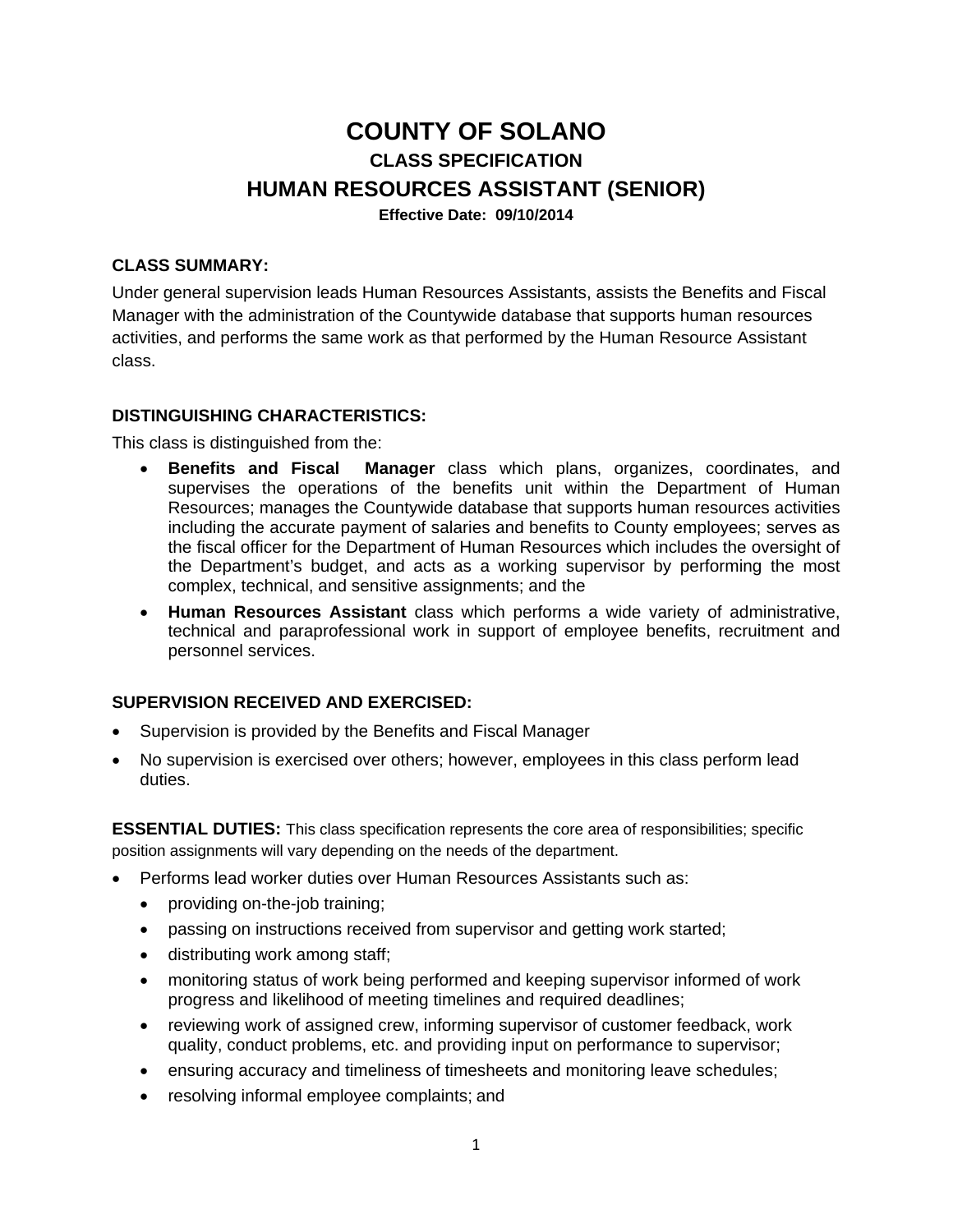- ensuring work is performed safely and efficiently.
- Assists the Benefits and Fiscal Manager in the administration of the Countywide database that supports human resources activities by, for example, ensuring personnel information is processed on a timely basis, training system users, testing system functionality, troubleshooting system problems, creating and running query reports, processing cost-ofliving adjustments, maintaining and revising system tables (for example, inserting new benefit plans), and correcting errors.
- Assists the Benefits and Fiscal Manager in preparing and monitoring the division's annual budget by, for example, reviewing expenditures and incoming bills, noting increases in fixed costs and other expenses, and preparing financial and statistical reports, spreadsheets, and forms.
- Performs the same duties as the work being led, to include attending job fairs and benefit fairs.
- Performs other duties of a similar nature or level as assigned.

# **EDUCATION AND EXPERIENCE:**

**Education:** High School Diploma, GED, or equivalent;

#### **AND**

 **Experience:** Two (2) years of experience as a Human Resources Assistant in Solano County or comparable position.

# **LICENSING, CERTIFICATION AND REGISTRATION REQUIREMENTS**:

- Applicants are required to possess a valid California Driver's License, Class C.
- Applicants are required to possess a typing certificate with a net typing speed of forty (40) words per minutes.

**Note:** The driver's license must be kept current while employed in this class.

#### **REQUIRED KNOWLEDGE, SKILLS AND ABILITIES:**

#### **Knowledge of:**

- Standard and accepted principles of leadership, on-the-job training, and work review.
- Laws, regulations and policies applicable to work performed such as those related to personnel transactions, employee benefits transactions, exam proctoring, recruitment and selection, training, employee relations, appeal and grievance processing, and other Human Resources areas.
- Automated personnel systems.
- Payroll and position control practices.
- Customer service techniques for dealing with customers, often in a difficult or confrontational situation.
- English composition, spelling, grammar, vocabulary, and punctuation for both written and oral communications.
- Formats and appropriate terminology for written communications such as business correspondence, policies, procedures and narrative reports.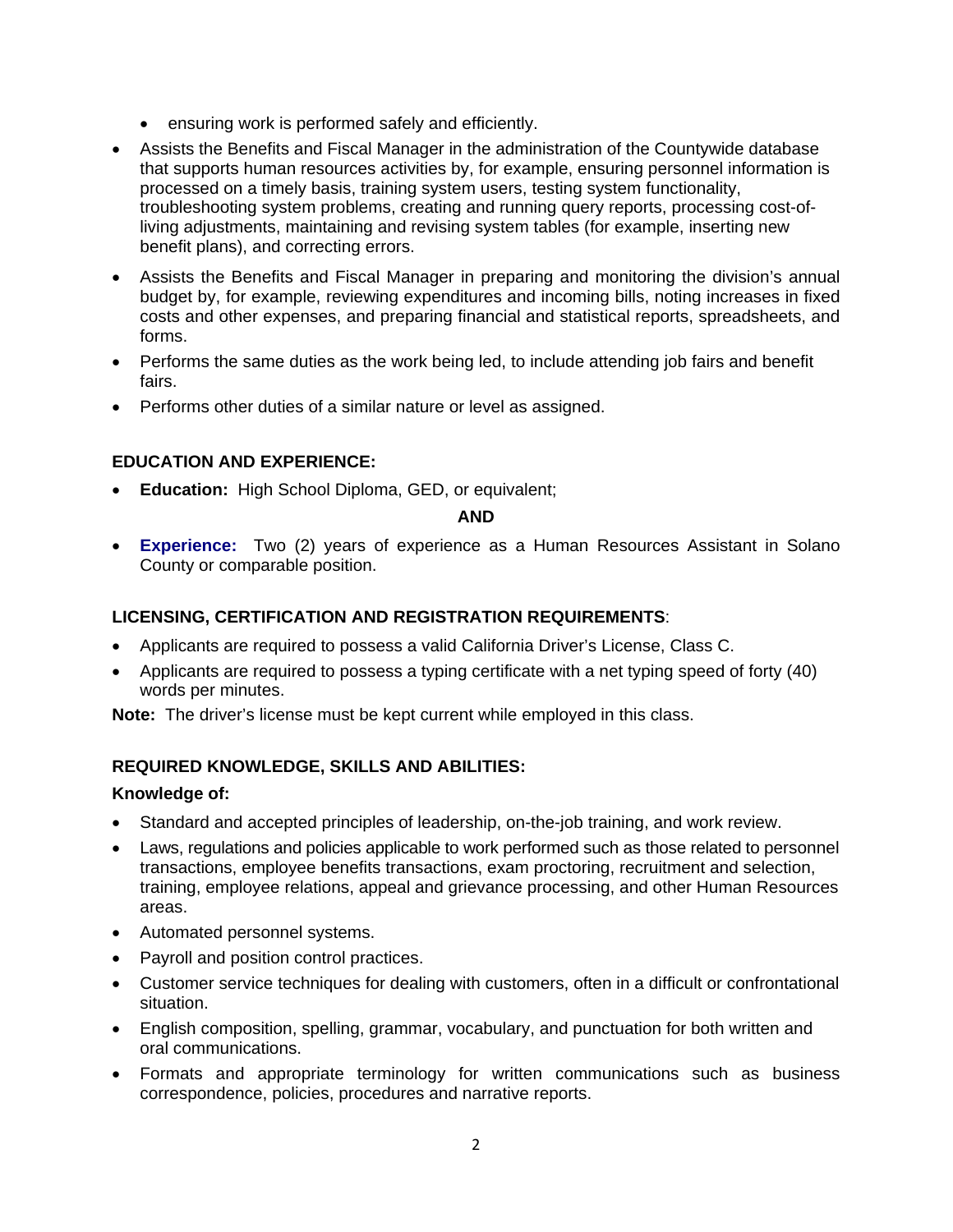- Basic mathematics for developing, preparing and completing numerical, budgetary, and/or statistical reports.
- Standard office procedures, practices, equipment, personal computers, and software.

## **Skill and/or Ability to:**

- Distribute work and provide work directions, review work performance and conduct of staff, and provide on-the-job training to staff led.
- Understand, interpret and apply applicable laws, regulations and policies and use good judgment in their application.
- Communicate information and ideas clearly and concisely, both orally and in writing.
- Work with and speak to various cultural and ethnic individuals and groups in a tactful and effective manner.
- Establish and maintain effective working relationships with those contacted in the performance of required duties.
- Represent the office in meetings with representatives from various County and non-County organizations, with local businesses, with customers, and/or with the general public.
- Establish good relationships with the pubic and with customers and provide customer service that meets and exceeds unit goals and expectations.
- Prepare a variety of written communications to include narrative and statistical reports.
- Maintain accurate records and document actions taken.
- Gather and analyze data, establish and identify needs and draw conclusions.
- Perform a variety of technical and specialized tasks and functions in an independent, competent and timely manner.
- Maintain confidentiality of records and information per pertinent laws/regulations.
- Schedule and proctor exams.
- Use modern office equipment to include computers and related software applications.

# **PHYSICAL REQUIREMENTS :**

- Mobility and Dexterity: Positions in this class typically require stooping, kneeling, reaching, standing, walking, fingering, grasping, feeling (i.e., sense of touch), and repetitive motion.
- Lifting, Carrying, Pushing and Pulling (Light Work): Employees in this class will be exerting up to 20 pounds of force occasionally and/or up to 10 pounds of force frequently, and/or a negligible amount of force constantly to move objects.
- Vision: Positions in this class require the employee to have close visual acuity, with or without correction, to prepare and analyze data and figures, transcribe, view a computer terminal, read, etc. This class also requires employees to have depth perception in order to operate a motor vehicle.
- Hearing/Talking: Positions in this class require the employee to perceive the nature of sounds at normal speaking levels with or without correction, and have the ability to receive detailed information through oral communication. Positions in this class require the employee to express or exchange ideas by means of the spoken word.

#### **WORKING CONDITIONS:**